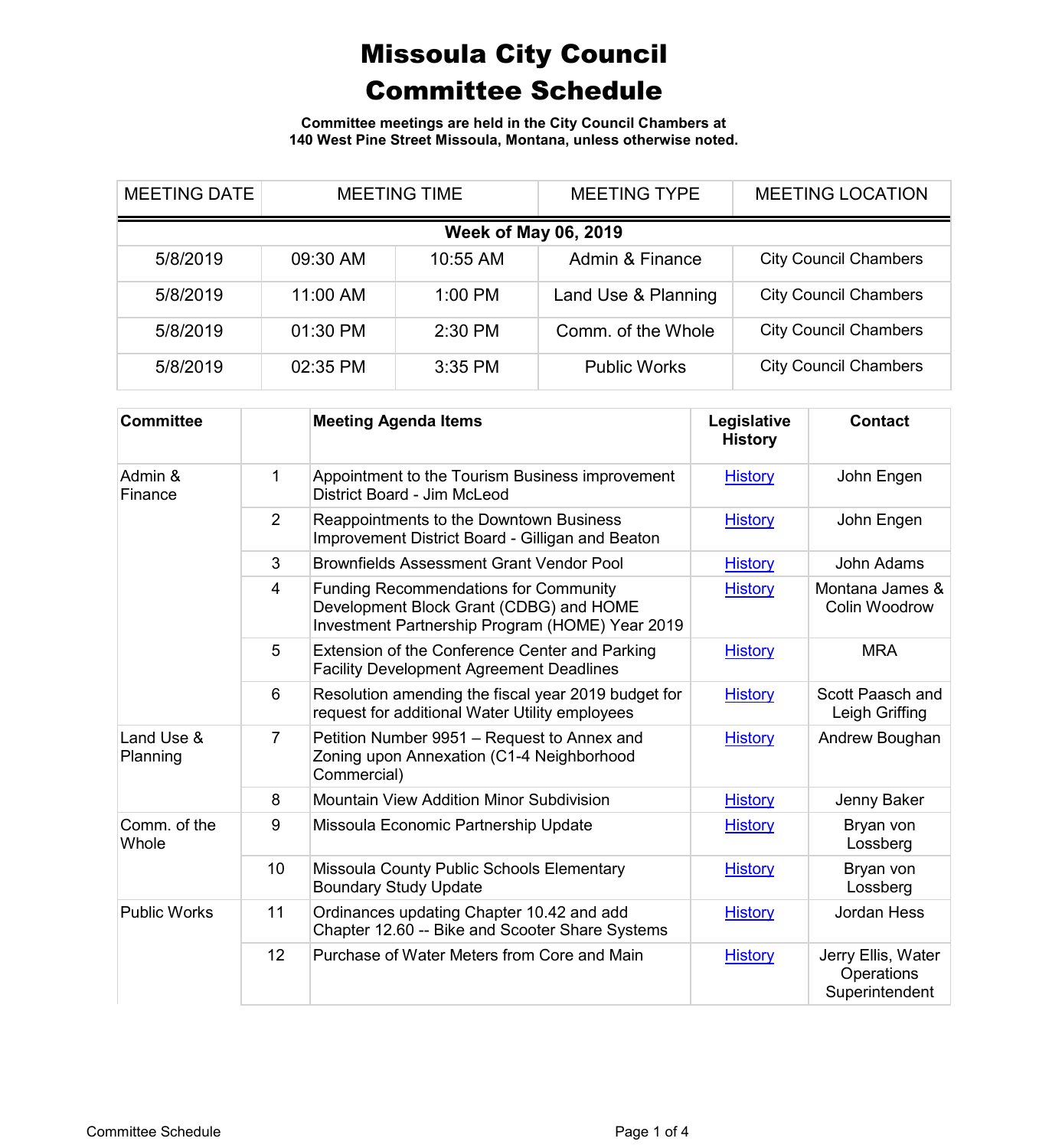**Committee meetings are held in the City Council Chambers at 140 West Pine Street Missoula, Montana, unless otherwise noted.**

| 13 | Linda Vista 22nd Supplement Pressure Relief Valve<br>(PRV) Project                                                                   | <b>History</b> | Dennis Bowman                                             |
|----|--------------------------------------------------------------------------------------------------------------------------------------|----------------|-----------------------------------------------------------|
| 14 | Water Meter Replacement                                                                                                              | <b>History</b> | Jerry Ellis, Water<br><b>Operations</b><br>Superintendent |
| 15 | Professional Services Agreement Amendment #1<br>with Morrison-Maierle, Inc. for the Reserve Street<br><b>Pumping Station Project</b> | <b>History</b> | Ross Mollenhauer                                          |
| 16 | <b>Building Code Board of Appeals Reappointments</b>                                                                                 | <b>History</b> | Mayor John Engen                                          |

*The following items have been referred to City Council committees, but the committees will not discuss them in the coming week:*

| <b>Committee</b>      |                | <b>Held Meeting Agenda Items</b>                                                                                                                      | Legislative<br><b>History</b> | <b>Contact</b>                                        |
|-----------------------|----------------|-------------------------------------------------------------------------------------------------------------------------------------------------------|-------------------------------|-------------------------------------------------------|
| Admin &<br>Finance    | 1              | Create and Fund a Paid Parental Leave Policy for<br>City of Missoula Employees                                                                        | <b>History</b>                | <b>Heidi West</b>                                     |
|                       | $\overline{2}$ | Apprenticeships in Public Works Projects                                                                                                              | <b>History</b>                | Gwen Jones,<br>Heather Harp, Julie<br>Armstrong       |
|                       | 3              | Apprenticeships in Public Works contracts                                                                                                             | <b>History</b>                | Julie Armstrong,<br>Gwen Jones, Bryan<br>von Lossberg |
|                       | 4              | Resolution to reimburse expenditures related to<br>sidewalk, curb, gutter and alley approach<br>improvements from the proceeds of tax-exempt<br>bonds | <b>History</b>                | Leigh Griffing                                        |
| Comm. of the<br>Whole | 5              | Joint meeting of the Missoula County Board of<br>County Commissioners and the Missoula City<br>Council                                                | <b>History</b>                | <b>Michelle Cares</b>                                 |
|                       | 6              | <b>Hotel Fox Update Presentation</b>                                                                                                                  | <b>History</b>                | Chris Behan                                           |
|                       | 7              | Max Wave Project and Permitting Update                                                                                                                | <b>History</b>                | Bryan von Lossberg                                    |
|                       | 8              | Missoula Economic Partnership Update                                                                                                                  | <b>History</b>                | Bryan von Lossberg                                    |
|                       | 9              | Missoula Water Financing Interest Rate Cap                                                                                                            | <b>History</b>                | Dale Bickell                                          |
|                       | 10             | <b>Housing Policy Update</b>                                                                                                                          | <b>History</b>                | Bryan von Lossberg                                    |
|                       | 11             | Water utility litigation update                                                                                                                       | <b>History</b>                | Bryan von Lossberg                                    |
|                       | 12             | Legislative Delegation Discussions                                                                                                                    | <b>History</b>                | Dale Bickell                                          |
|                       | 13             | Missoula Aging Services Annual Update                                                                                                                 | <b>History</b>                | Gwen Jones                                            |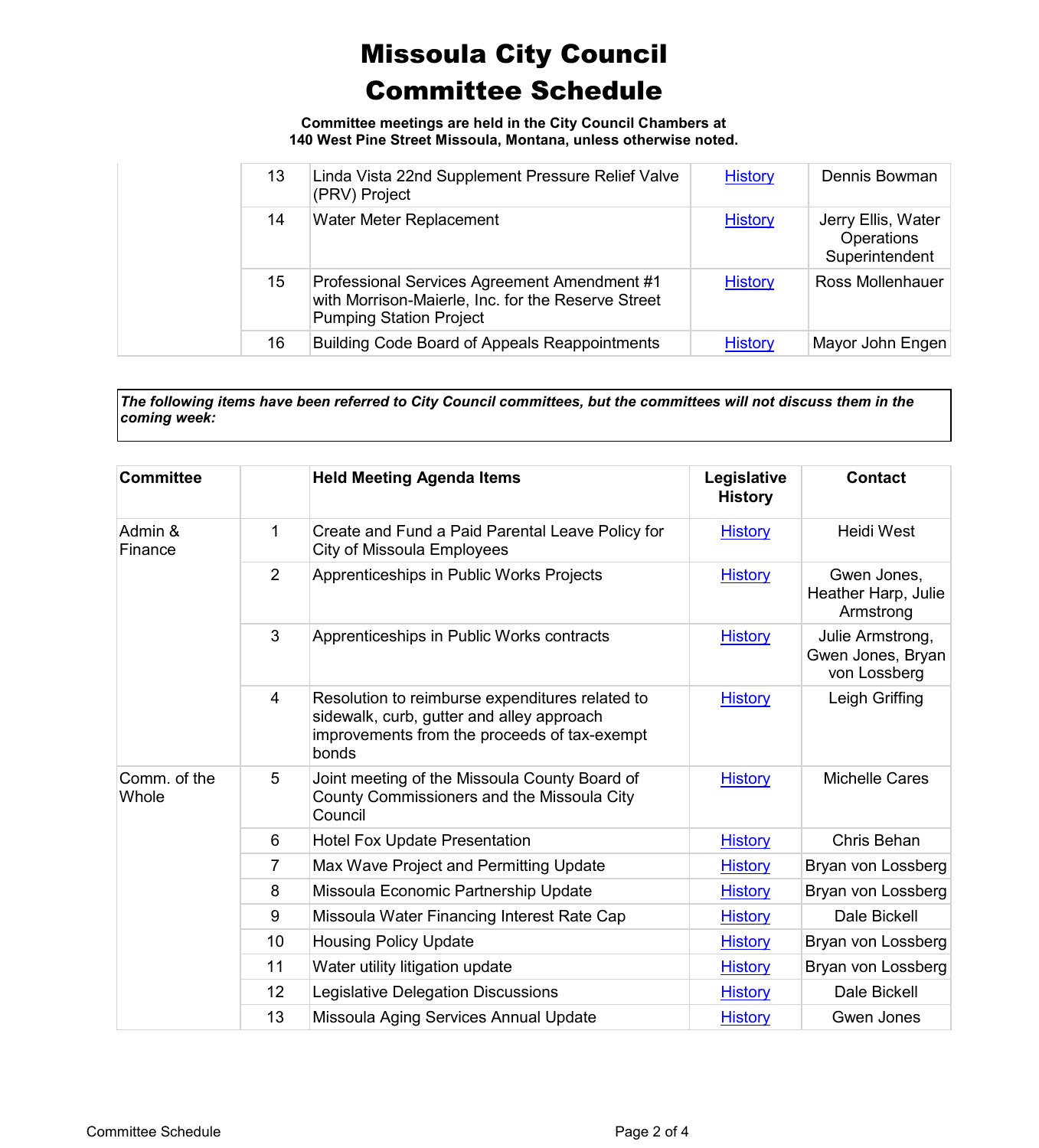**Committee meetings are held in the City Council Chambers at 140 West Pine Street Missoula, Montana, unless otherwise noted.**

| Land Use &<br>Planning  | 14 | Urban Fringe Development Area Yearbook: 10-Year<br>Lookback                                                                                                                                          | <b>History</b> | Garin Wally, GIS<br>Analyst/Planner                                                    |
|-------------------------|----|------------------------------------------------------------------------------------------------------------------------------------------------------------------------------------------------------|----------------|----------------------------------------------------------------------------------------|
|                         | 15 | Annexation, (see separate list at City Clerk's Office<br>for pending annexations) (Ongoing in committee)                                                                                             | <b>History</b> | Marty Rehbein                                                                          |
|                         | 16 | <b>Planning Division Work Plan</b>                                                                                                                                                                   | <b>History</b> | Laval Means,<br><b>Planning Division</b><br>Manager,<br>Development<br><b>Services</b> |
|                         | 17 | Update regarding implementation of the Tourist<br>Home ordinance                                                                                                                                     | <b>History</b> | John DiBari, Bryan<br>von Lossberg,<br>Gwen Jones                                      |
|                         | 18 | Petition Nos. 9856 & 9857 - Request to Annex<br>Parcel 2 of COS No. 6064, Tract B of COS No.<br>1153, and Tract 1 of COS No. 3462 located South of<br>44 Ranch Subdivision and North of Mullan Road. | <b>History</b> | Drew Larson                                                                            |
|                         | 19 | <b>Title 20 Bike Parking Rewrite</b>                                                                                                                                                                 | <b>History</b> | Ben Weiss,<br><b>Bike/Ped</b>                                                          |
|                         | 20 | Missoula County Fairgrounds Update                                                                                                                                                                   | <b>History</b> | John DiBari, City<br>Council                                                           |
|                         | 21 | City of Missoula Design Excellence Overlay &<br><b>Associated Amendments to Title 20</b>                                                                                                             | <b>History</b> | Laval Means and<br>Winter & Company<br>Consultants                                     |
|                         | 22 | MCPB update to the LUP committee                                                                                                                                                                     | <b>History</b> | John DiBari                                                                            |
|                         | 23 | Conditional Use Request - Hillview Crossing -<br>Townhome Exemption Development (10+ units)                                                                                                          | <b>History</b> | Mary McCrea,<br>Development<br><b>Services</b>                                         |
| Pub. Safety &<br>Health | 24 | Missoula Aging Services, Initiatives and Services<br>Update - Susan Kohler                                                                                                                           | <b>History</b> | Gwen Jones                                                                             |
|                         | 25 | Health and Safety Issues at Hollywood Mobile Home<br>Park                                                                                                                                            | <b>History</b> | Jordan Hess                                                                            |
|                         | 26 | Management of the urban deer population in the City<br>of Missoula.                                                                                                                                  | <b>History</b> | Bryan von<br>Lossberg, Julie<br>Armstrong                                              |
|                         | 27 | <b>Health Department update</b>                                                                                                                                                                      | <b>History</b> | <b>Michelle Cares</b>                                                                  |
|                         | 28 | Relationship Violence Services Update                                                                                                                                                                | <b>History</b> | Jesse L. Ramos                                                                         |
| <b>Public Works</b>     | 29 | Resolution to order curb and sidewalk improvements<br>Project 16-012: Brooks St. - Stephens Ave. - Mount<br>Ave. Ph. 2                                                                               | <b>History</b> | <b>Monte Sipe</b>                                                                      |
|                         | 30 | <b>Traffic Control Devices Including Marked Crosswalks</b><br><b>Administrative Rule</b>                                                                                                             | <b>History</b> | Jordan Hess                                                                            |